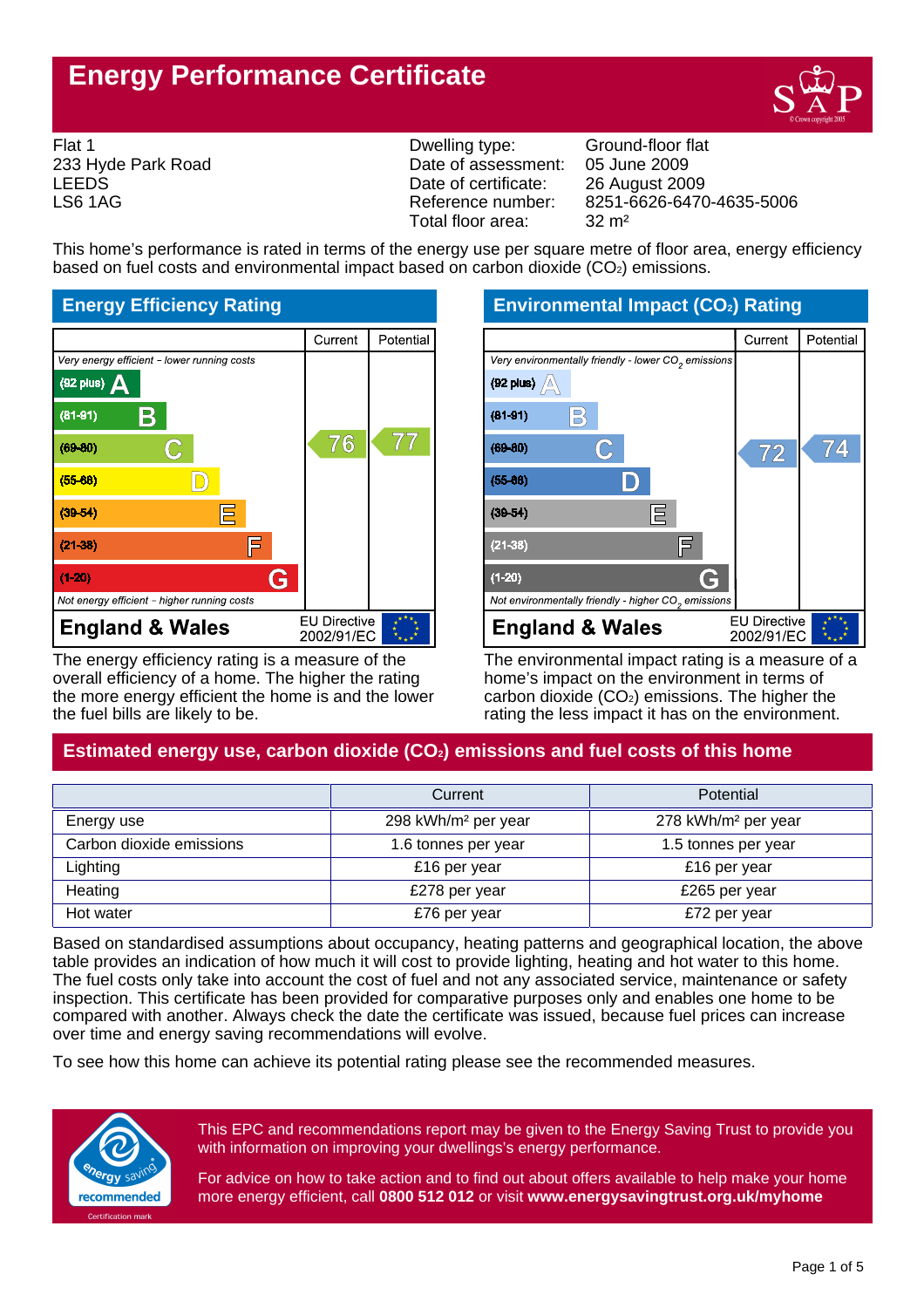#### **About this document**

The Energy Performance Certificate for this dwelling was produced following an energy assessment undertaken by a qualified assessor, accredited by Quidos, to a scheme authorised by the Government. This certificate was produced using the RdSAP 2005 assessment methodology and has been produced under the Energy Performance of Buildings (Certificates and Inspections) (England and Wales) Regulations 2007 as amended. A copy of the certificate has been lodged on a national register.

Assessor's accreditation number: QUID200166 Assessor's name: Mr Anthony Preston Company name/trading name: Anthony Preston Address: 19 Allenby Place, Beeston

Phone number: 07725 656 977 Fax number:<br>E-mail address: Related party disclosure:

Leeds, LS11 5RT

westyorksenergyassessors@hotmail.co.uk

#### **If you have a complaint or wish to confirm that the certificate is genuine**

Details of the assessor and the relevant accreditation scheme are as above. You can get contact details of the accreditation scheme from our website at www.quidos.co.uk together with details of their procedures for confirming authenticity of a certificate and for making a complaint.

#### **About the building's performance ratings**

The ratings on the certificate provide a measure of the building's overall energy efficiency and its environmental impact, calculated in accordance with a national methodology that takes into account factors such as insulation, heating and hot water systems, ventilation and fuels used. The average Energy Efficiency Rating for a dwelling in England and Wales is band E (rating 46).

Not all buildings are used in the same way, so energy ratings use 'standard occupancy' assumptions which may be different from the specific way you use your home. Different methods of calculation are used for homes and for other buildings. Details can be found at www.communities.gov.uk/epbd

Buildings that are more energy efficient use less energy, save money and help protect the environment. A building with a rating of 100 would cost almost nothing to heat and light and would cause almost no carbon emissions. The potential ratings in the certificate describe how close this building could get to 100 if all the cost effective recommended improvements were implemented.

#### **About the impact of buildings on the environment**

One of the biggest contributors to global warming is carbon dioxide. The way we use energy in buildings causes emissions of carbon. The energy we use for heating, lighting and power in homes produces over a quarter of the UK's carbon dioxide emissions and other buildings produce a further one-sixth.

The average household causes about 6 tonnes of carbon dioxide every year. Adopting the recommendations in this report can reduce emissions and protect the environment. You could reduce emissions even more by switching to renewable energy sources. In addition there are many simple every day measures that will save money, improve comfort and reduce the impact on the environment. Some examples are given at the end of this report.

#### **Visit the Government's website at www.communities.gov.uk/epbd to:**

- Find how to confirm the authenticity of an energy performance certificate
- Find how to make a complaint about a certificate or the assessor who produced it
- Learn more about the national register where this certificate has been lodged the Government is the controller of the data on the register
- Learn more about energy efficiency and reducing energy consumption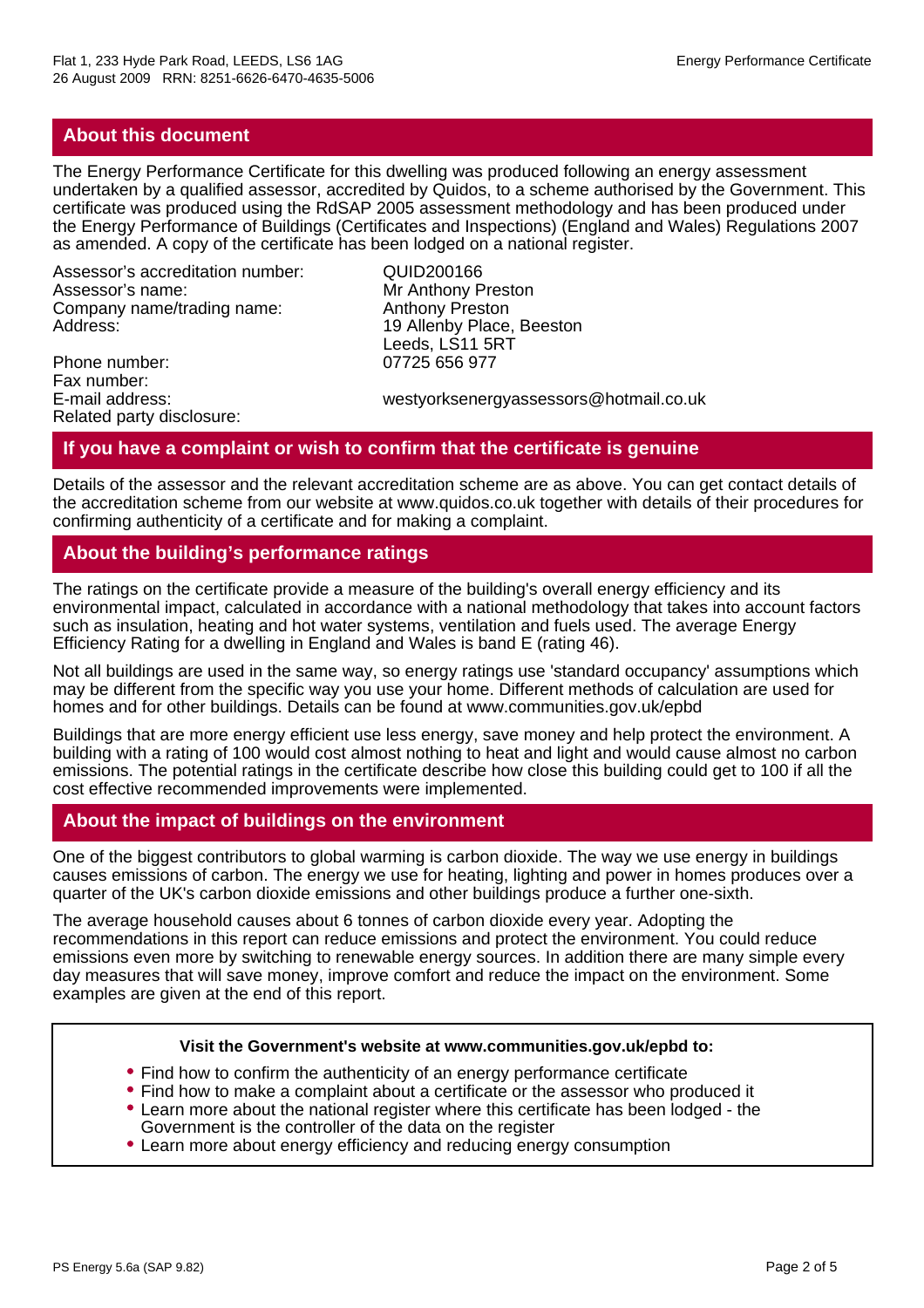## **Recommended measures to improve this home's energy performance**

Flat 1<br>
Pate of Certificate 26 August 2009<br>
Reference Number 233 Hyde Park Road<br>
251-6626-6470 **LEEDS** LS6 1AG

8251-6626-6470-4635-5006

#### **Summary of this home's energy performance related features**

The following is an assessment of the key individual elements that have an impact on this home's performance rating. Each element is assessed against the following scale: Very poor / Poor / Average / Good / Very good.

| Element                                     | Description                                    | Current performance      |                 |
|---------------------------------------------|------------------------------------------------|--------------------------|-----------------|
|                                             |                                                | <b>Energy Efficiency</b> | Environmental   |
| <b>Walls</b>                                | Solid brick, as built, no insulation (assumed) | Very poor                | Very poor       |
| Roof                                        | (another dwelling above)                       |                          |                 |
| Floor                                       | Solid, no insulation (assumed)                 |                          |                 |
| Windows                                     | Fully double glazed                            | Average                  | Average         |
| Main heating                                | Boiler and radiators, mains gas                | Good                     | Good            |
| Main heating controls                       | Programmer, TRVs and bypass                    | Poor                     | Poor            |
| Secondary heating                           | None                                           |                          |                 |
| Hot water                                   | From main system                               | Good                     | Good            |
| Lighting                                    | Low energy lighting in all fixed outlets       | Very good                | Very good       |
| Current energy efficiency rating            |                                                | C 76                     |                 |
| Current environmental impact $(CO2)$ rating |                                                |                          | C <sub>72</sub> |

#### **Low and zero carbon energy sources**

None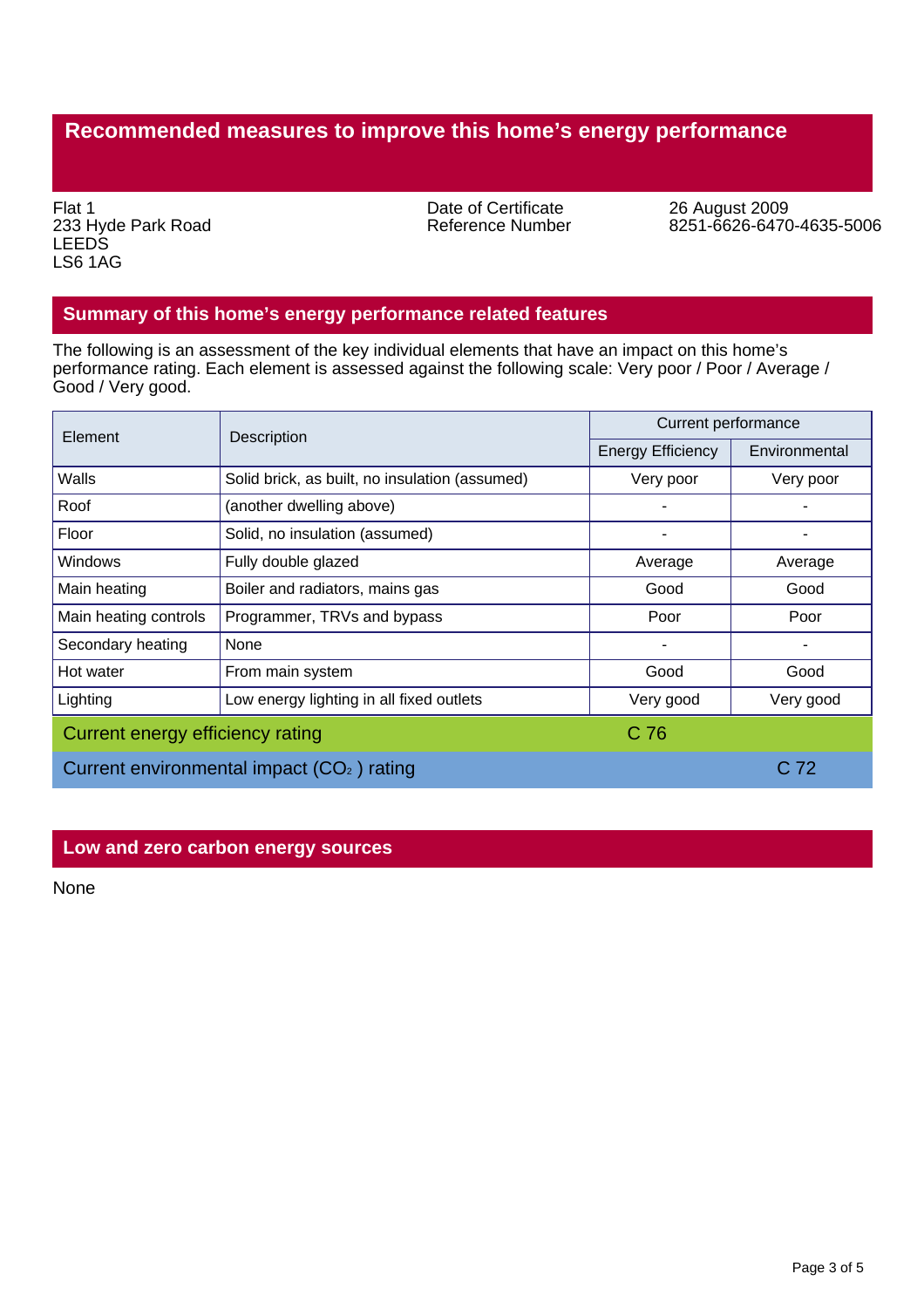#### **Recommendations**

The measures below are cost effective. The performance ratings after improvement listed below are cumulative, that is they assume the improvements have been installed in the order that they appear in the table.

| Lower cost measures (up to £500)                         | Typical savings per<br>year | Performance ratings after improvement |                      |
|----------------------------------------------------------|-----------------------------|---------------------------------------|----------------------|
|                                                          |                             | Energy efficiency                     | Environmental impact |
| Upgrade heating controls                                 | £18                         | C 77                                  | C 74                 |
| Total                                                    | £18                         |                                       |                      |
| Potential energy efficiency rating                       | C 77                        |                                       |                      |
| Potential environmental impact (CO <sub>2</sub> ) rating | C.74                        |                                       |                      |

#### **Further measures to achieve even higher standards**

The further measures listed below should be considered in addition to those already specified if aiming for the highest possible standards for this home. However you should check the conditions in any covenants, planning conditions, warranties or sale contracts.

| 2 50 mm internal or external wall insulation | £43 | B 81        | C 79 |
|----------------------------------------------|-----|-------------|------|
| Enhanced energy efficiency rating            |     | <b>B</b> 81 |      |
| Enhanced environmental impact $(CO2)$ rating |     |             | C.79 |

Improvements to the energy efficiency and environmental impact ratings will usually be in step with each other. However, they can sometimes diverge because reduced energy costs are not always accompanied by a reduction in  $(CO<sub>2</sub>)$  emissions.